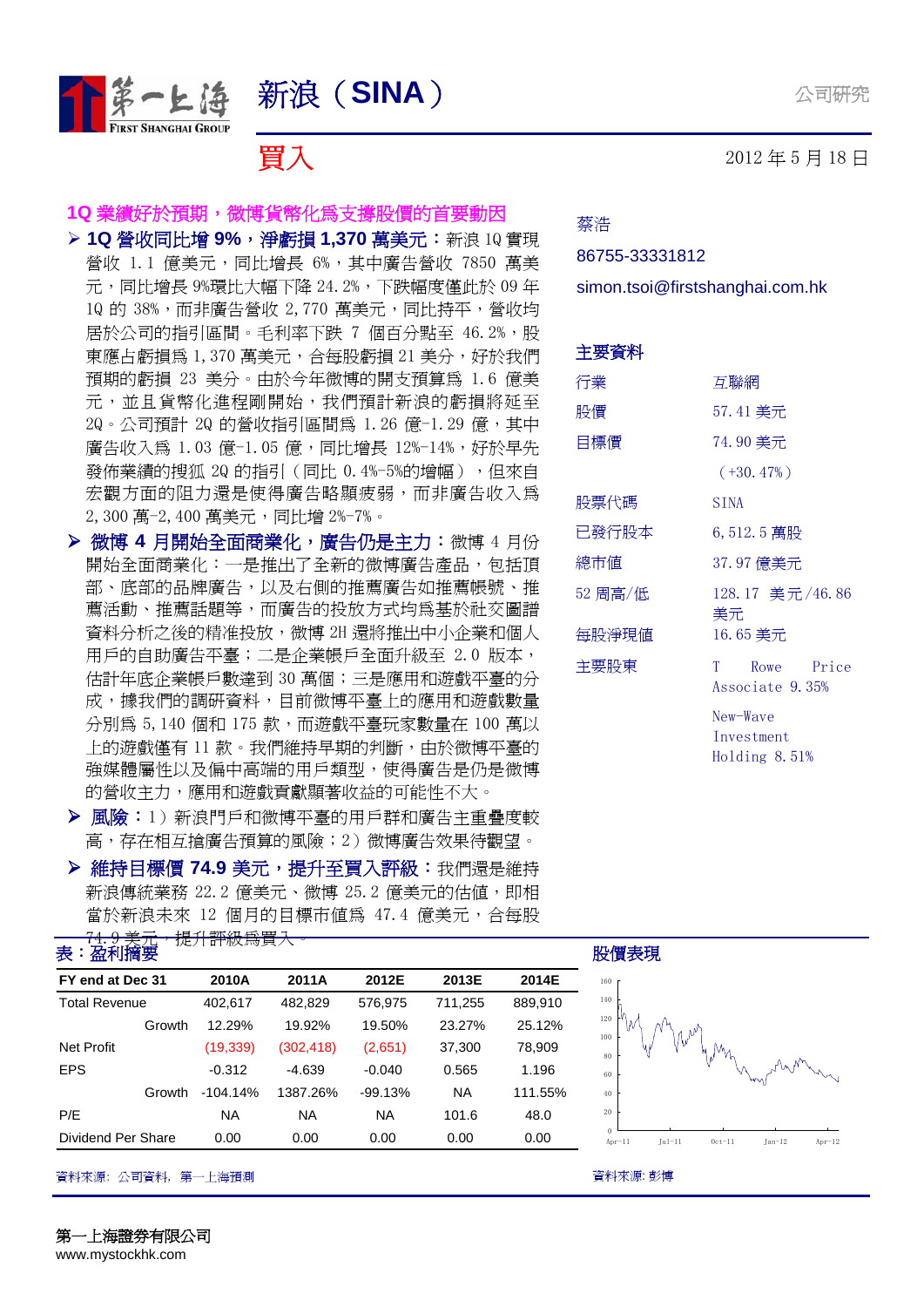# 主要財務報表

| <b>Income Statement</b>           |             |             |                     |             |             | <b>Financial Analysis</b>    |             |             |             |             |             |
|-----------------------------------|-------------|-------------|---------------------|-------------|-------------|------------------------------|-------------|-------------|-------------|-------------|-------------|
|                                   |             |             |                     |             |             |                              |             |             |             |             |             |
|                                   | 2010A       | 2011A       | 2012E               | 2013E       | 2014E       |                              | 2010A       | 2011E       | 2012E       | 2013E       | 2014E       |
| Revenue                           | 402,617     | 482,829     | 576,975             | 711,255     | 889,910     | Profitbility                 |             |             |             |             |             |
| Gross profit                      | 234,207     | 267,481     | 282,718             | 373,409     | 489,450     | Gross margin (%)             | 58.17%      | 55.40%      | 49.00%      | 52.50%      | 55.00%      |
| Other income                      | 0           | $\mathbf 0$ | $\mathbf 0$         | $\mathbf 0$ | $\mathbf 0$ | EBITDA /revenue(%)           | $-3.76%$    | $-64.98%$   | $-3.31%$    | 3.22%       | 7.50%       |
| Sales and marketing               | (137, 964)  | (301, 143)  | (309, 836)          | (358, 473)  | (430, 716)  | Net profit margin(%)         | $-4.80%$    | $-62.63%$   | $-0.46%$    | 5.24%       | 8.87%       |
| <b>Operating income</b>           | 96,243      | (33,662)    | (27, 118)           | 14,936      | 58,734      |                              |             |             |             |             |             |
| Interest and other income, net    | 8,804       | 16,327      | 16,327              | 16,327      | 16,327      | <b>Activity</b>              |             |             |             |             |             |
| Investment income                 | (115,950)   | (280, 082)  | 8,000               | 8,000       | 8,001       | Sales and marketing /revenue | 34.27%      | 62.37%      | 53.70%      | 50.40%      | 48.40%      |
| Earning before tax                | (10,903)    | (297, 417)  | (2,791)             | 39,263      | 83,062      | Effective tax (%)            | -77.37%     | $-1.68%$    | 5.00%       | 5.00%       | 5.00%       |
| Income tax                        | (8, 436)    | (5,001)     | 140                 | (1,963)     | (4, 153)    | Dividend payout ratio (%)    | 0.00%       | 0.00%       | 0.00%       | 0.00%       | 0.00%       |
| Net income                        | (19, 339)   | (302, 418)  | (2,651)             | 37,300      | 78,909      | Inventory turnover           | <b>NA</b>   | <b>NA</b>   | <b>NA</b>   | <b>NA</b>   | $N_f$       |
| Non-controling interest           | (245)       | (326)       | (34)                | 485         | 1,026       | Days of sales outstanding    | 74.7        | 76.5        | 75.0        | 75.0        | 75.0        |
| Earning to SINA shareholders      | (19,094)    | (302,092)   | (2,617)             | 36,815      | 77,883      | Days of paiable              | 199.2       | 240.7       | 250.0       | 250.0       | 250.0       |
| Depreciation and amortizaion      | (4, 574)    | $\mathbf 0$ | $\mathbf 0$         | $\mathbf 0$ | $\mathbf 0$ |                              |             |             |             |             |             |
| <b>EBITDA</b>                     | (15, 133)   | (313, 744)  | (19, 118)           | 22,936      | 66,735      | <b>Financial situation</b>   |             |             |             |             |             |
| Growth                            |             |             |                     |             |             | Total debt/total asset       | 0.24        | 0.24        | 0.22        | 0.23        | 0.24        |
| Total revenue (%)                 | 12.3%       | 19.9%       | 19.5%               | 23.3%       | 25.1%       | Rrevenue/net asset           | 0.32        | 0.45        | 0.46        | 0.56        | 0.66        |
| EBITDA (%)                        | $-103.7%$   | 1973.2%     | $-93.9%$            | $-220.0%$   | 191.0%      | CFO/revenue                  | 0.29        | (0.11)      | 0.34        | 0.07        | 0.11        |
|                                   |             |             |                     |             |             | Earning before tax/revenue   | 1.24        | 18.22       | 0.17        | (2.40)      | (5.09)      |
| <b>Balance Statement</b>          |             |             |                     |             |             | <b>Cachflow Statement</b>    |             |             |             |             |             |
|                                   | 2010A       | 2011A       | 2012E               | 2013E       | 2014E       |                              | 2010A       | 2011A       | 2012E       | 2013E       | 2014F       |
| Cash                              | 882,835     | 673,475     | 890,188             | 908,227     | 960,691     | <b>EBITDA</b>                | (15, 133)   | (313, 744)  | (19, 118)   | 22,936      | 66,735      |
| Account of recivable              | 125,824     | 154,435     | 160,523             | 188,114     | 224,824     | Net interest                 | 27,011      | 12,000      | 12,000      | 12,000      | 11,999      |
| Invetory                          | 0           | $\mathsf 0$ | $\mathbf 0$         | 0           | 0           | Operating cash               | (10, 848)   | (113, 927)  | 186,605     | 2,264       | 6,176       |
| Other current assets              | 0           | $\pmb{0}$   | $\mathbf 0$         | $\mathbf 0$ | $\mathbf 0$ | Income tax                   | (8, 436)    | (5,001)     | 140         | (1,963)     | (4, 153)    |
| <b>Total curren assets</b>        | 1,008,659   | 827,910     | 1,050,711 1,096,341 |             | 1,185,515   | Others                       | 124,001     | 367,475     | 16,461      | 16,372      | 16,371      |
| <b>Fixed assets</b>               | 33,289      | 74,511      | 52,129              | 70,342      | 98,540      | <b>CFO</b>                   | 116,595     | (53, 197)   | 196,087     | 51,609      | 97,128      |
| Intangible assets                 | 85,574      | 15,974      | 15,974              | 15,974      | 15,974      |                              |             |             |             |             |             |
| Long-term investment              | 508,113     | 463,938     | 463,938             | 463,938     | 463,938     | Capex                        | (20, 892)   | (21, 657)   | (21, 183)   | (30, 213)   | (40, 197)   |
| Doposit                           | 455         | 9,114       | 9,114               | 9,114       | 9,114       | Other investments            | (215, 018)  | (2,406)     | (2, 354)    | (3, 357)    | (4, 466)    |
| <b>Total assets</b>               | 1,636,090   | 1,391,447   | 1,591,866           | 1,655,709   | 1,773,082   | CFI                          | (235, 910)  | (24,064)    | (23, 537)   | (33,570)    | (44, 664)   |
| Account of payable                | 117,166     | 198,543     | 216,263             | 246,119     | 289,004     |                              |             |             |             |             |             |
| Short-term borrowing              | $\mathbf 0$ | $\mathbf 0$ | $\mathbf 0$         | $\mathbf 0$ | $\mathbf 0$ | Liabilities changes          | $\mathbf 0$ | $\mathbf 0$ | $\mathbf 0$ | $\mathbf 0$ | $\mathbf 0$ |
| Other short term liability        | 130,858     | 2,200       | 2,200               | 2,200       | 2,200       | Equity changes               | 12,497      | (8, 216)    | $\mathbf 0$ | 0           | $\mathbf 0$ |
| <b>Total short term liability</b> | 248,024     | 200,743     | 218,463             | 248,319     | 291,204     | Dividend                     | $\mathbf 0$ | 0           | 0           | 0           | 0           |
| Long-term deposit                 | 0           | 0           | $\mathbf 0$         | 0           | $\mathbf 0$ | Other finacing activities    | (520)       | 0           | 0           | $\Omega$    | $\mathbf 0$ |
| Other liability                   | 147.540     | 128.355     | 128.355             | 128.355     | 128,355     | <b>CFF</b>                   | 11,977      | (8, 216)    | $\Omega$    | $\Omega$    | $\Omega$    |

|                               | 2010A       | 2011A       | 2012E       | 2013E       | 2014E       |                              | 2010A       | 2011E       | 2012E       | 2013E       | 2014E       |
|-------------------------------|-------------|-------------|-------------|-------------|-------------|------------------------------|-------------|-------------|-------------|-------------|-------------|
| Revenue                       | 402,617     | 482,829     | 576,975     | 711,255     | 889,910     | Profitbility                 |             |             |             |             |             |
| Gross profit                  | 234,207     | 267,481     | 282,718     | 373,409     | 489,450     | Gross margin (%)             | 58.17%      | 55.40%      | 49.00%      | 52.50%      | 55.00%      |
| Other income                  | $\mathbf 0$ | $\mathbf 0$ | $\mathbf 0$ | $\mathbf 0$ | $\mathbf 0$ | EBITDA /revenue(%)           | $-3.76%$    | $-64.98%$   | $-3.31%$    | 3.22%       | 7.50%       |
| Sales and marketing           | (137, 964)  | (301, 143)  | (309, 836)  | (358, 473)  | (430, 716)  | Net profit margin(%)         | $-4.80%$    | $-62.63%$   | $-0.46%$    | 5.24%       | 8.87%       |
| <b>Operating income</b>       | 96,243      | (33,662)    | (27, 118)   | 14,936      | 58,734      |                              |             |             |             |             |             |
| Interest and other income,net | 8,804       | 16,327      | 16,327      | 16,327      | 16,327      | <b>Activity</b>              |             |             |             |             |             |
| Investment income             | (115, 950)  | (280, 082)  | 8,000       | 8,000       | 8,001       | Sales and marketing /revenue | 34.27%      | 62.37%      | 53.70%      | 50.40%      | 48.40%      |
| Earning before tax            | (10,903)    | (297, 417)  | (2,791)     | 39,263      | 83,062      | Effective tax (%)            | $-77.37%$   | $-1.68%$    | 5.00%       | 5.00%       | 5.00%       |
| Income tax                    | (8, 436)    | (5,001)     | 140         | (1,963)     | (4, 153)    | Dividend payout ratio (%)    | 0.00%       | 0.00%       | 0.00%       | 0.00%       | 0.00%       |
| Net income                    | (19, 339)   | (302, 418)  | (2,651)     | 37,300      | 78,909      | Inventory turnover           | <b>NA</b>   | <b>NA</b>   | <b>NA</b>   | <b>NA</b>   | <b>NA</b>   |
| Non-controling interest       | (245)       | (326)       | (34)        | 485         | 1,026       | Days of sales outstanding    | 74.7        | 76.5        | 75.0        | 75.0        | 75.0        |
| Earning to SINA shareholders  | (19,094)    | (302,092)   | (2,617)     | 36,815      | 77,883      | Days of paiable              | 199.2       | 240.7       | 250.0       | 250.0       | 250.0       |
| Depreciation and amortizaion  | (4, 574)    | $\mathbf 0$ | $\pmb{0}$   | $\pmb{0}$   | $\mathbf 0$ |                              |             |             |             |             |             |
| <b>EBITDA</b>                 | (15, 133)   | (313, 744)  | (19, 118)   | 22,936      | 66,735      | <b>Financial situation</b>   |             |             |             |             |             |
| Growth                        |             |             |             |             |             | Total debt/total asset       | 0.24        | 0.24        | 0.22        | 0.23        | 0.24        |
| Total revenue (%)             | 12.3%       | 19.9%       | 19.5%       | 23.3%       | 25.1%       | Rrevenue/net asset           | 0.32        | 0.45        | 0.46        | 0.56        | 0.66        |
| EBITDA (%)                    | $-103.7%$   | 1973.2%     | $-93.9%$    | $-220.0%$   | 191.0%      | CFO/revenue                  | 0.29        | (0.11)      | 0.34        | 0.07        | 0.11        |
|                               |             |             |             |             |             | Earning before tax/revenue   | 1.24        | 18.22       | 0.17        | (2.40)      | (5.09)      |
|                               |             |             |             |             |             |                              |             |             |             |             |             |
| <b>Balance Statement</b>      |             |             |             |             |             | <b>Cachflow Statement</b>    |             |             |             |             |             |
|                               | 2010A       | 2011A       | 2012E       | 2013E       | 2014E       |                              | 2010A       | 2011A       | 2012E       | 2013E       | 2014E       |
| Cash                          | 882,835     | 673,475     | 890,188     | 908,227     | 960,691     | <b>EBITDA</b>                | (15, 133)   | (313, 744)  | (19, 118)   | 22,936      | 66,735      |
| Account of recivable          | 125,824     | 154,435     | 160,523     | 188,114     | 224,824     | Net interest                 | 27,011      | 12,000      | 12,000      | 12,000      | 11,999      |
| Invetory                      | 0           | $\mathbf 0$ | $\mathbf 0$ | $\mathbf 0$ | $\mathbf 0$ | Operating cash               | (10, 848)   | (113, 927)  | 186,605     | 2,264       | 6,176       |
| Other current assets          | $\mathbf 0$ | $\mathbf 0$ | $\pmb{0}$   | $\mathbf 0$ | $\mathbf 0$ | Income tax                   | (8,436)     | (5,001)     | 140         | (1,963)     | (4, 153)    |
| <b>Total curren assets</b>    | 1,008,659   | 827,910     | 1,050,711   | 1,096,341   | 1,185,515   | Others                       | 124,001     | 367,475     | 16,461      | 16,372      | 16,371      |
| <b>Fixed assets</b>           | 33,289      | 74,511      | 52,129      | 70,342      | 98,540      | <b>CFO</b>                   | 116,595     | (53, 197)   | 196,087     | 51,609      | 97,128      |
| Intangible assets             | 85,574      | 15,974      | 15,974      | 15,974      | 15,974      |                              |             |             |             |             |             |
| Long-term investment          | 508,113     | 463,938     | 463,938     | 463,938     | 463,938     | Capex                        | (20, 892)   | (21, 657)   | (21, 183)   | (30, 213)   | (40, 197)   |
| Doposit                       | 455         | 9,114       | 9,114       | 9,114       | 9,114       | Other investments            | (215, 018)  | (2, 406)    | (2, 354)    | (3, 357)    | (4, 466)    |
| <b>Total assets</b>           | 1,636,090   | 1,391,447   | 1,591,866   | 1,655,709   | 1,773,082   | CFI                          | (235, 910)  | (24,064)    | (23, 537)   | (33, 570)   | (44, 664)   |
| Account of payable            | 117,166     | 198,543     | 216,263     | 246,119     | 289,004     |                              |             |             |             |             |             |
| Short-term borrowing          | 0           | $\mathbf 0$ | $\mathbf 0$ | $\mathbf 0$ | $\mathbf 0$ | Liabilities changes          | $\mathbf 0$ | $\mathbf 0$ | $\mathbf 0$ | 0           | $\mathbf 0$ |
| Other short term liability    | 130,858     | 2,200       | 2,200       | 2,200       | 2,200       | Equity changes               | 12,497      | (8, 216)    | $\mathbf 0$ | 0           | $\mathbf 0$ |
| Total short term liability    | 248,024     | 200,743     | 218,463     | 248,319     | 291,204     | Dividend                     | $\mathbf 0$ | $\mathbf 0$ | $\mathbf 0$ | 0           | $\mathbf 0$ |
| Long-term deposit             | 0           | 0           | $\mathbf 0$ | $\mathbf 0$ | $\Omega$    | Other finacing activities    | (520)       | $\mathbf 0$ | $\mathbf 0$ | 0           | 0           |
| Other liability               | 147,540     | 128,355     | 128,355     | 128,355     | 128,355     | <b>CFF</b>                   | 11,977      | (8, 216)    | $\mathbf 0$ | $\mathbf 0$ | $\Omega$    |
| <b>Total liability</b>        | 395,564     | 329,098     | 346,818     | 376,674     | 419,559     |                              |             |             |             |             |             |
| Non-controling interest       | $\mathbf 0$ | 6,679       | 6,645       | 7,129       | 8,155       | Change                       | (107, 338)  | (85, 477)   | 172,551     | 18,039      | 52.464      |
| Shareholders'equity           | 1,240,526   | 1,062,349   | 1,245,048   | 1,279,036   | 1,353,522   | Cash at beginning            | 746,423     | 643,619     | 558,142     | 730,693     | 748,732     |
| Book value per share          | 20.26       | 16.31       | 19.12       | 19.64       | 20.78       | Rate exchage                 | 4,534       | 0           | $\mathbf 0$ | $\mathbf 0$ | $\mathbf 0$ |
| Working capital               | 760,635     | 627,167     | 832,248     | 848,023     | 894,311     | Cash at end                  | 643,619     | 558,142     | 730,693     | 748,732     | 801,196     |

資料來源:公司資料,第一上海預測